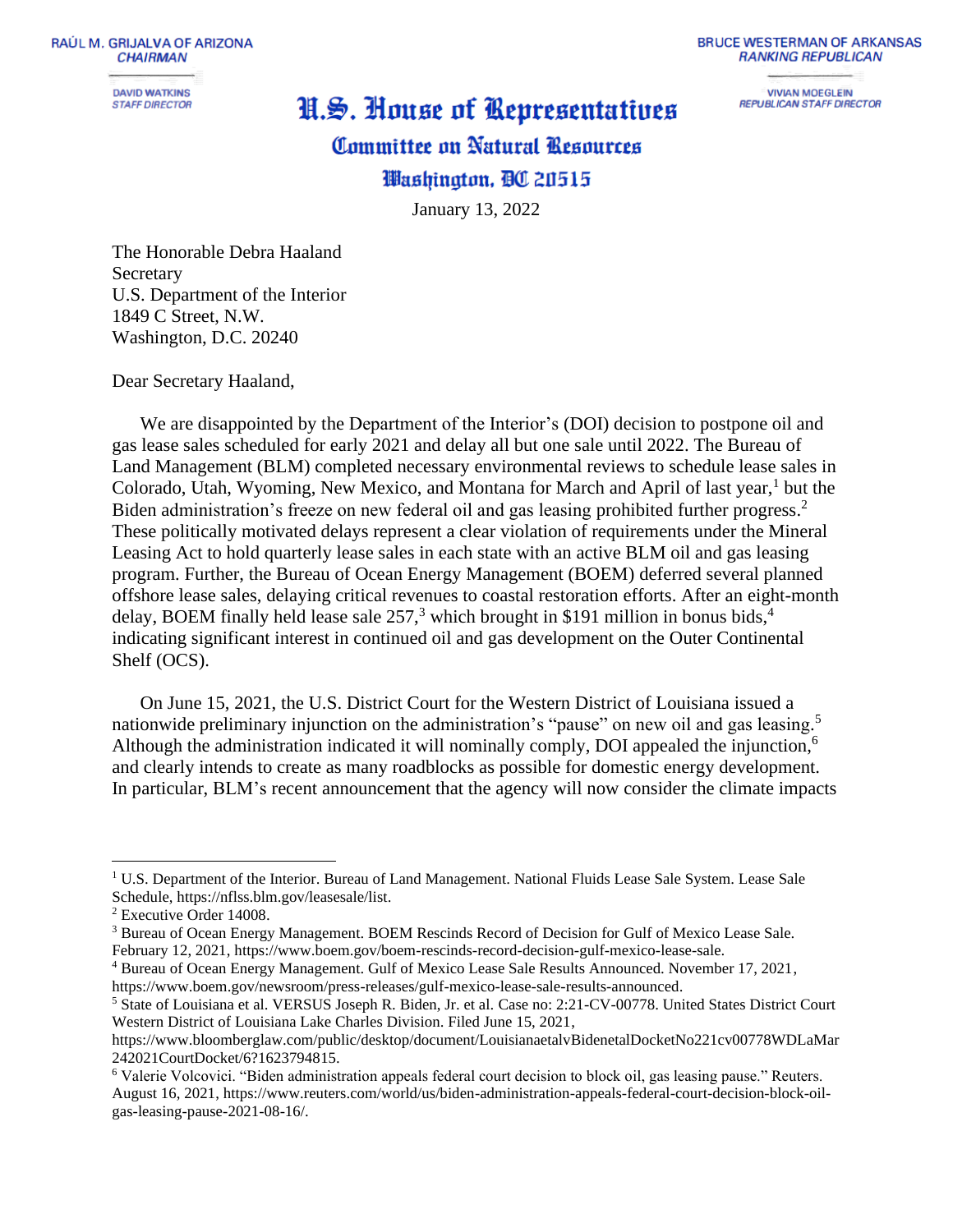and the "social cost" of emissions during the leasing stage will introduce even more confusion and delay into the federal leasing process.<sup>7</sup>

Additionally, we are concerned about political interference in the administration of the BLM oil and gas leasing program at the state level. Permits are languishing in BLM field offices, jeopardizing current energy production on our federal lands. Approvals of Applications for Permit to Drill (APDs) continue to lag, falling by 86% in New Mexico from April to August, for example.<sup>8</sup> As of September 30, 2021, a total of 4,499 APDs were still pending.<sup>9</sup> Once again, this administration seems to cater to environmental extremists who would prefer that we meet domestic energy demand with foreign imports, many of which come from nations with inferior environmental and labor standards.

Holding regular lease sales for energy development is of national importance, but the effects of such decisions are also felt strongly at the state and local level. Lease sales provide not only a new source of federal royalties, but also bonus bids, creating a major source of revenue to energy-producing states. States then use these revenues for public services, supporting everything from public schools to firefighters. For instance, more than a third of New Mexico's annual budget is generated by oil and gas development, with over \$1 billion for state school systems.<sup>10</sup> A single lease sale generated \$467 million in bonus bids for New Mexico in 2018.<sup>11</sup> Additionally, offshore lease sales in the Gulf of Mexico generated over \$407 million in bonus bids in 2019, a portion of which was disbursed to Louisiana, Alabama, Texas, and Mississippi for coastal conservation projects. $12$ 

America's school children suffered greatly during the COVID-19 pandemic, unable to learn in-person, access critical services, or socialize for several months. Eliminating this key source of revenue from lease sales further constrains our children's educational resources and puts their future at risk. Recognizing the crucial contributions of bonus bids to school funding and coastal restoration, the administration should provide monetary relief to energy-producing states that will lose a year's worth of bonus bid receipts.

DOI's recently released oil and gas leasing report doubles down on this anti-energy agenda, recommending several reforms to the leasing program that will drive up the cost of production

https://www.blm.gov/sites/blm.gov/files/docs/2021-

<sup>7</sup> U.S. Department of the Interior. Bureau of Land Management. "BUREAU OF LAND MANAGEMENT ANNOUNCES NEXT STEPS, NEW ANALYSES FOR UPCOMING OIL AND GAS LEASE SALES." Press Release. October 29, 2021, https://www.blm.gov/press-release/bureau-land-management-announces-next-steps-newanalyses-upcoming-oil-and-gas-lease.

<sup>8</sup> Heather Richards. "Interior oil drilling approvals take a dive." Politico Pro. September 27, 2021.

https://subscriber.politicopro.com/article/eenews/2021/09/27/interior-oil-drilling-approvals-take-a-dive-281177 <sup>9</sup> Bureau of Land Management. APD States Report September 2021,

<sup>11/</sup>FY%202021%20APD%20Status%20Report%20September%20EOY%20Final.pdf.

<sup>&</sup>lt;sup>10</sup> Congresswoman Yvette Herrell. "Herrell Bill Exempts New Mexico from Biden's Ban on New Oil & Gas Leases." Press release. February 3, 2021, https://herrell.house.gov/media/press-releases/herrell-bill-exempts-newmexico-bidens-ban-new-oil-gas-leases.

<sup>&</sup>lt;sup>11</sup> Kevin Robinson-Avila. "BLM oil and gas lease sale busts records." Albuquerque Journal. September 7, 2018. https://www.abqjournal.com/1218213/latest-sale-of-nm-oil-leases-sets-national-record.html.

<sup>12</sup> Office of Natural Resources Revenue. Query data, https://revenuedata.doi.gov/query-data.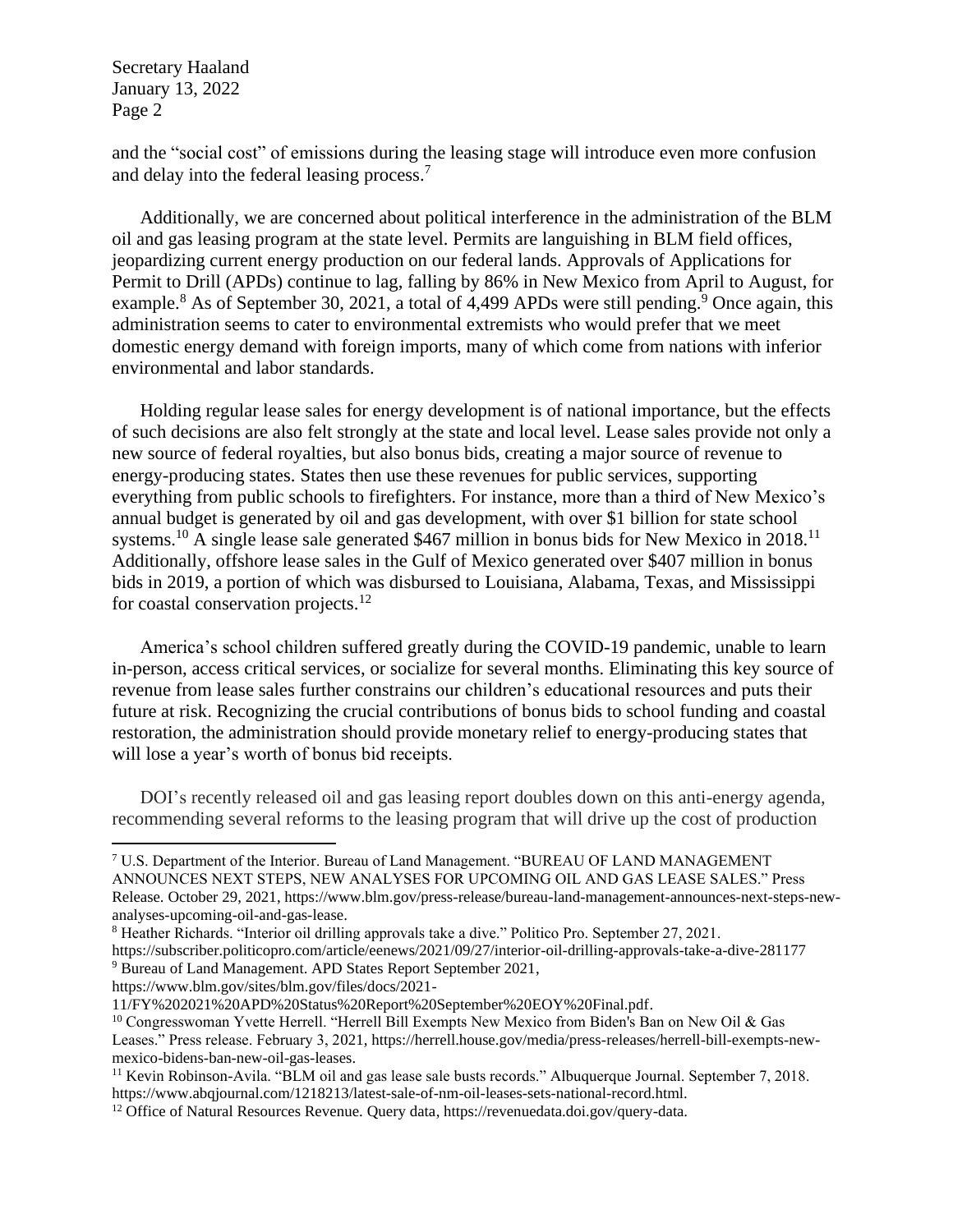on federal lands and waters under the guise of generating greater return to the taxpayer. While the report argues that recommendations to increase fees and royalty rates are consistent with fee and royalty requirements on state lands, it ignores the uncertainty, costs and regulatory challenges associated with production on federal lands and waters. If implemented, these recommendations will crush small businesses and only further discourage development on federal lands and waters, reducing overall domestic development and increasing our import reliance on nations with lower environmental standards.

This is the worst time to put politically motivated constraints on domestic energy development. Gas prices have more than tripled since March 2020,<sup>13</sup> and rising inflation is straining household budgets across the country. This administration has engaged in a relentless attack on our energy producers since day one, reducing domestic supply and discouraging further investment in U.S. production. While U.S. producers are ready and willing to provide affordable energy to our communities, President Biden's preferred solution is to increase our dependance on OPEC+, which has ignored his multiple pleas to increase supply.<sup>14</sup> Meanwhile, Americans are forced to grapple with this administration's disastrous handling of our economic recovery and a resulting supply chain crisis. The combination of labor shortages and restrictive energy policies are driving up prices for energy, goods, and services, forcing Americans to make tough choices during the cold winter months.

To address these many concerns and to assist with our oversight activities, please produce the following, as soon as possible, but not later than 5:00 p.m. on January 27, 2022:

- 1. A document sufficient to describe the approval process of Applications for Permit to Drill (APDs), lease extensions, and suspensions, including but not limited to, a description of when actions are elevated to headquarters for final approval and the approval discretion that is granted to BLM field offices.
- 2. A document sufficient to show the current status as of January 13, 2022, of pending APDs in each BLM state office and the number of APDs approved per month by each BLM state office from January 1, 2018, through January 13, 2022.
- 3. A document sufficient to describe the status of grant relief approvals required under Section 39 of the Mineral Leasing Act, which provides for BLM to grant relief to existing lessees in the form of a suspension of operations and production (SOP) when adjacent federal lands which are available for leasing per the Overall Area Leasing EIS are not offered for lease.

<sup>&</sup>lt;sup>13</sup> Chris Morris. "Gas prices have more than tripled in the last 18 months—and are likely to go higher." Fortune. October 11, 2021, https://fortune.com/2021/10/11/gas-prices-triple-crude-oil-above-80-supply-shortage-4-dollarsper-gallon/.

<sup>&</sup>lt;sup>14</sup> Javier Blas. "As Biden Weighs Response to OPEC, He Has Few Good Options." Bloomberg. November 5, 2021, https://www.bloomberg.com/news/articles/2021-11-05/as-biden-weighs-response-to-opec-rebuff-he-has-few-goodoptions.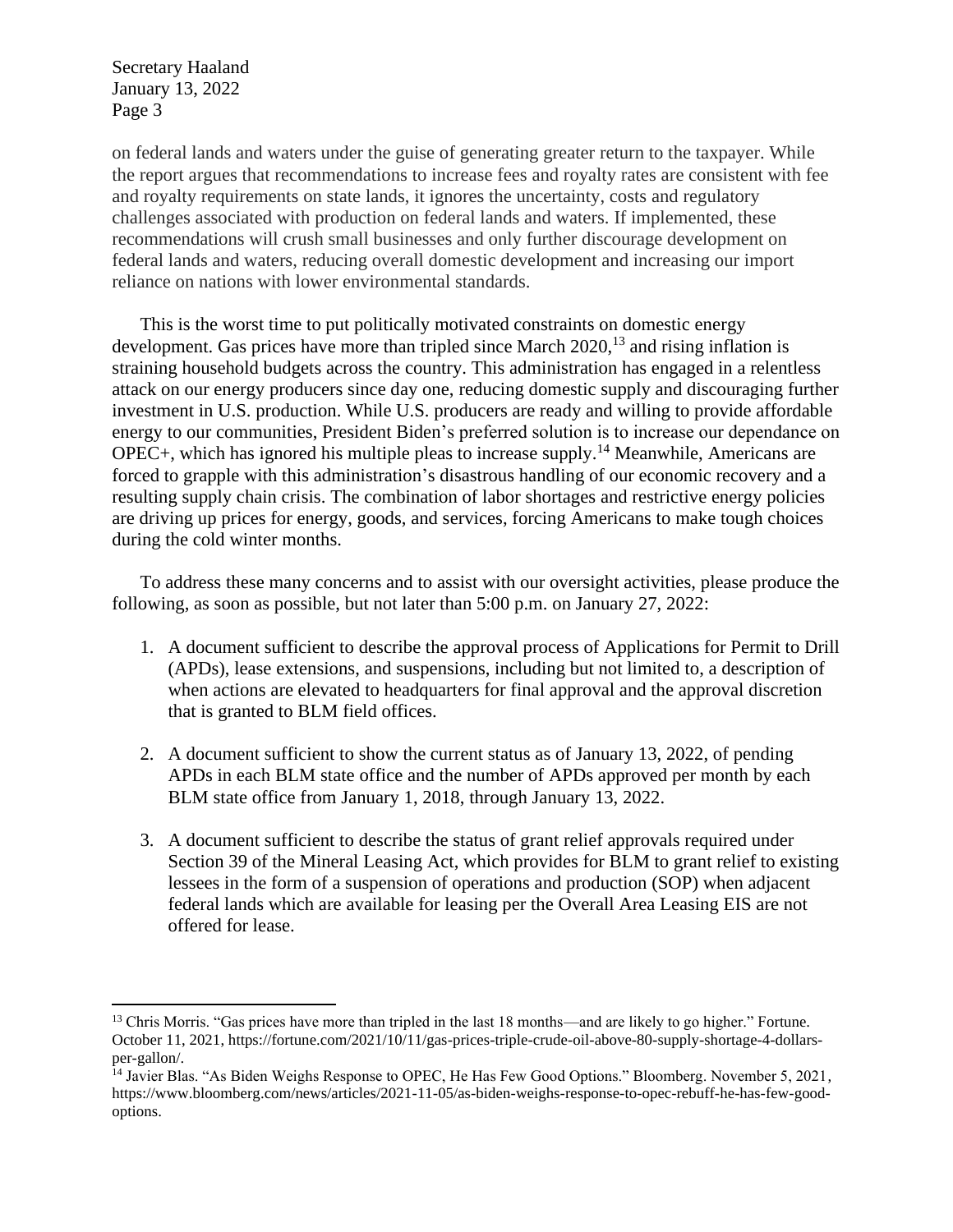- 4. A document sufficient to describe the status of nominated parcels for future lease sales, including but not limited to, the number of expressions of interest that BLM has not taken any action to review, or has not yet completed review, for potential lease sales to date and the length of time these expressions of interest have been pending.
- 5. A document sufficient to describe BLM's plan to execute quarterly lease sales to comply with the Mineral Leasing Act following the announcement on October 29, 2021, that environmental assessments of future lease sales must consider cumulative and social costs of emissions, and given that these lease sales have already been postponed for months from their originally scheduled dates.
- 6. A document sufficient to show the total amount of taxpayer funds utilized to date to appeal the injunction on the oil and gas leasing moratorium imposed by Executive Order 14008.
- 7. A document sufficient to describe the administration's plans to provide monetary relief to compensate energy-producing states for lost receipts from bonus bids from January 20, 2021, to present.
- 8. A document sufficient to describe DOI's compliance with the preliminary injunction against the administration's "pause" on new oil and gas leasing, including but not limited to, DOI's timeline for noticing the next OCS oil and gas lease sale and steps taken to ensure the Secretary makes the OCS "*available for expeditious and orderly development*" by executing regular OCS lease sales.
- 9. A document sufficient to describe the status of DOI's work from January 20, 2021, to present and a timeline of outstanding items to develop the 2017-2022 National OCS Leasing Program.

Please contact the Energy and Mineral Resources Subcommittee Minority staff at (202) 226- 3044 or Ashley.Nichols@mail.house.gov with any questions about this request and to coordinate the delivery of your response to room 1329 of the Longworth House Office Building.

An attachment contains additional instructions for responding to this request. This matter is critically important to energy-producing states across the West and the Gulf Coast, and to the American economy as a whole. Thank you for your attention to this matter, and we look forward to a timely response.

Bruce Westerna

Bruce Westerman Ranking Member House Committee on Natural Resources

Sincerely,

pettek levell

Yvette Herrell Member of Congress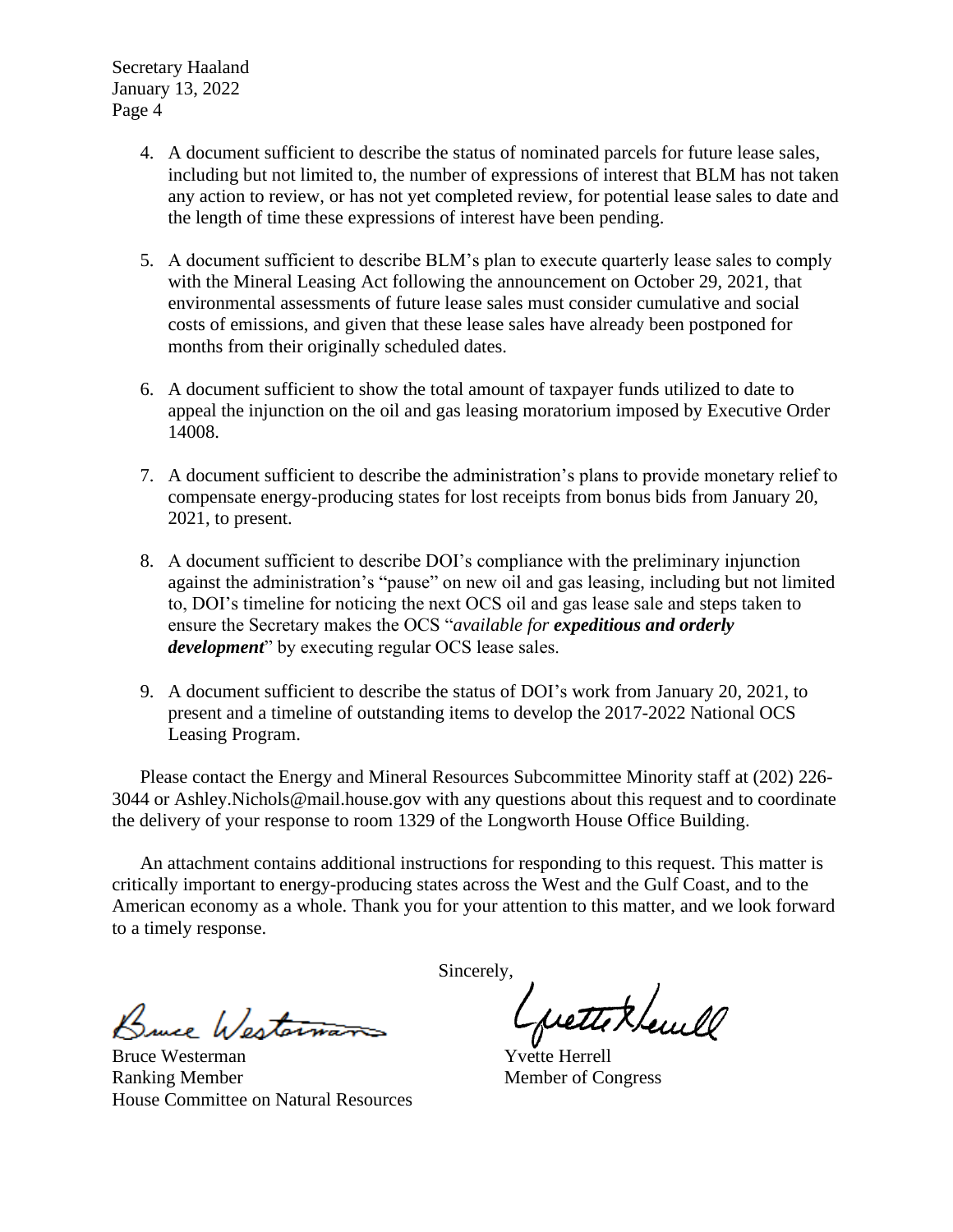Don Young Ranking Member Subcommittee for Indigenous Peoples

11 Fulcher

Russ Fulcher Ranking Member Subcommittee on National Parks, Forests, and Public Lands

Home &

Louie Gohmert Member of Congress

Bolad TV W.

Robert J. Wittman Member of Congress

Ful a Mars 28

Paul A. Gosar, D.D.S. Member of Congress

Jody Africe

Jody Hice Member of Congress

Pete Stauber Ranking Member Subcommittee on Energy and Mineral **Resources** 

Clemen

Cliff Bentz Ranking Member Subcommittee on Water, Oceans, and Wildlife

Doug Lambon

Doug Lamborn Member of Congress

N. Chi

Tom McClintock Member of Congress

Garret Graves Member of Congress

Unnna amata

Aumua Amata Coleman Radewagen Member of Congress